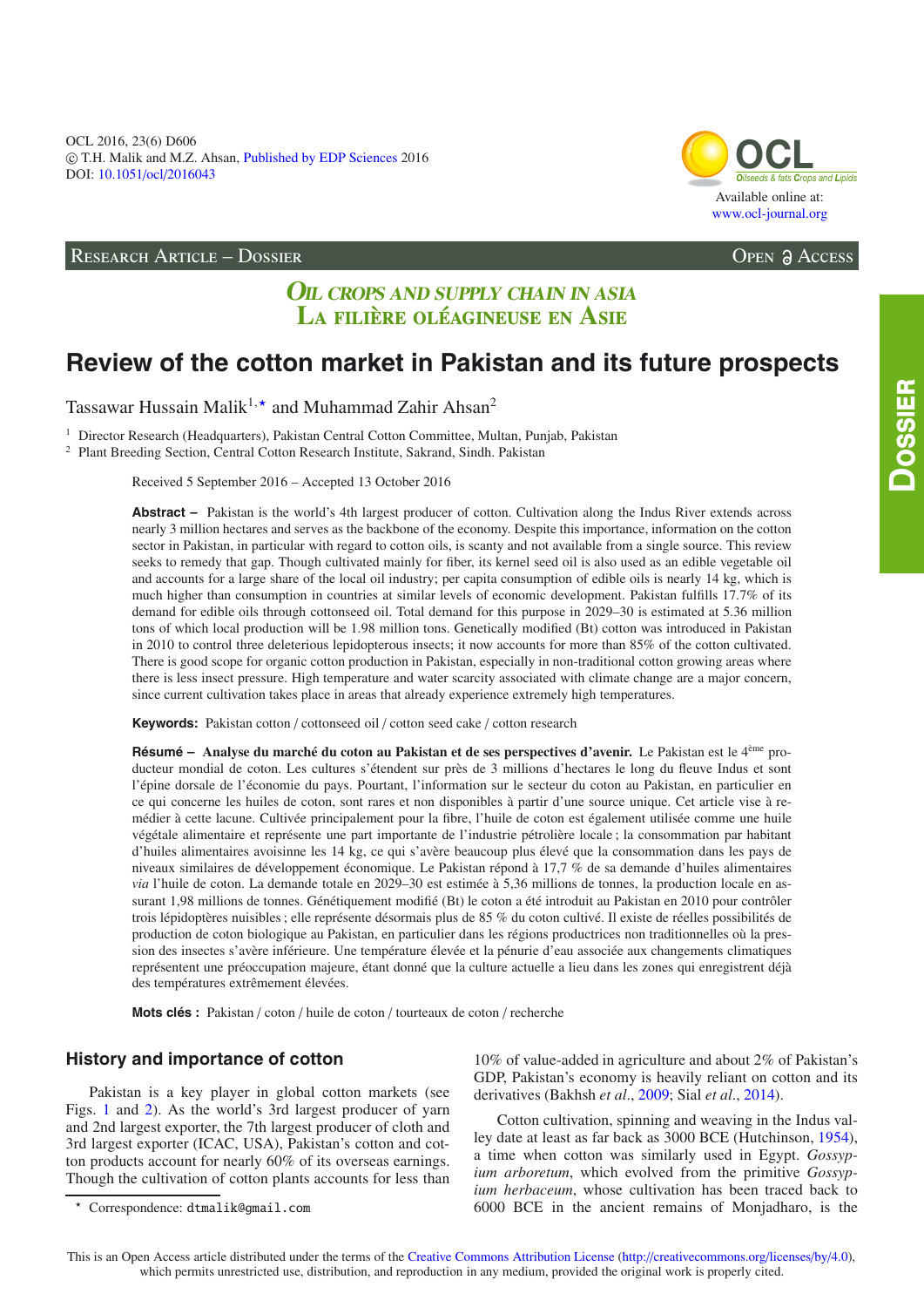T.H. Malik and M.Z. Ahsan: OCL 2016, 23(6) D606

<span id="page-1-0"></span>

**Fig. 1.** Global cotton map (Source PSD Online http://[www.fas.usda.gov](http://www.fas.usda.gov/psdonline)/psdonline).

<span id="page-1-1"></span>

**Fig. 2.** World ten leading cotton producing countries (MMT) during 2013–14 (Source: Statista http://[www.statista.com](http://www.statista.com/statistics/263055/cottonproduction-worldwide-by-top-countries/)/statistics/263055/ [cottonproduction-worldwide-by-top-countries](http://www.statista.com/statistics/263055/cottonproduction-worldwide-by-top-countries/)/).

indigenous cotton of the Indian sub-continent (Moulherat *et al*., [2002\)](#page-6-3). *G. arboreum* had six species out of which "bengalense" were cultivated in Pakistan (Rahman *et al*., [2012](#page-6-4)). *Gossypium hirsutum* cultivation commenced in parallel to the sub-continent's textile revolution in the 1930s (Rahman *et al*., [2008\)](#page-6-5) and with the passage of time, cultivation has shifted to this species; *G*. *arboreum* is now planted on less than 2% of the land used for cotton in Pakistan; a continued decrease is expected.

## **Climate change and cotton production**

Pakistan's cotton belt extends over 1200 km along the Indus River between the latitudes of 27 °N to 33 °N and altitudes from 27 m to 153 m. The soil varies from sandy to clay loam with clay dominant towards the south (Gillham

<span id="page-1-2"></span>

**Fig. 3.** Climatic zones of Pakistan (Source: Salma *et al*., [2012\)](#page-6-6).

*et al.*, [1995\)](#page-6-7). In all, the cultivation of cotton covers 2.78 million hectares.

Cotton is cultivated mainly in two provinces: Punjab, the most important, and Sindh (Fig. [3\)](#page-1-2). In Punjab it is cultivated mainly in Bahawalnagar, Bahawalpur, Rahim Yar Khan, Multan, Vehari, D.G. Khan, Khanewal, Rajanpur, Muzafargar and Lodhran Districts. In Sindh, it is mostly cultivated in Sanghar, Nawabshah, Ghotki and Nosheroferoz districts. These areas fall in Zone D. This is the hottest and dry zone of the country where the highest temperatures in the country are recorded.

Due to their vertical tap root system, cotton plants are tolerant to high temperatures and to drought. They are however sensitive to water availability, especially at the flowering and ball formation stages. Increases in temperature enhance growth and development, so long as they do not exceed 32 ◦C.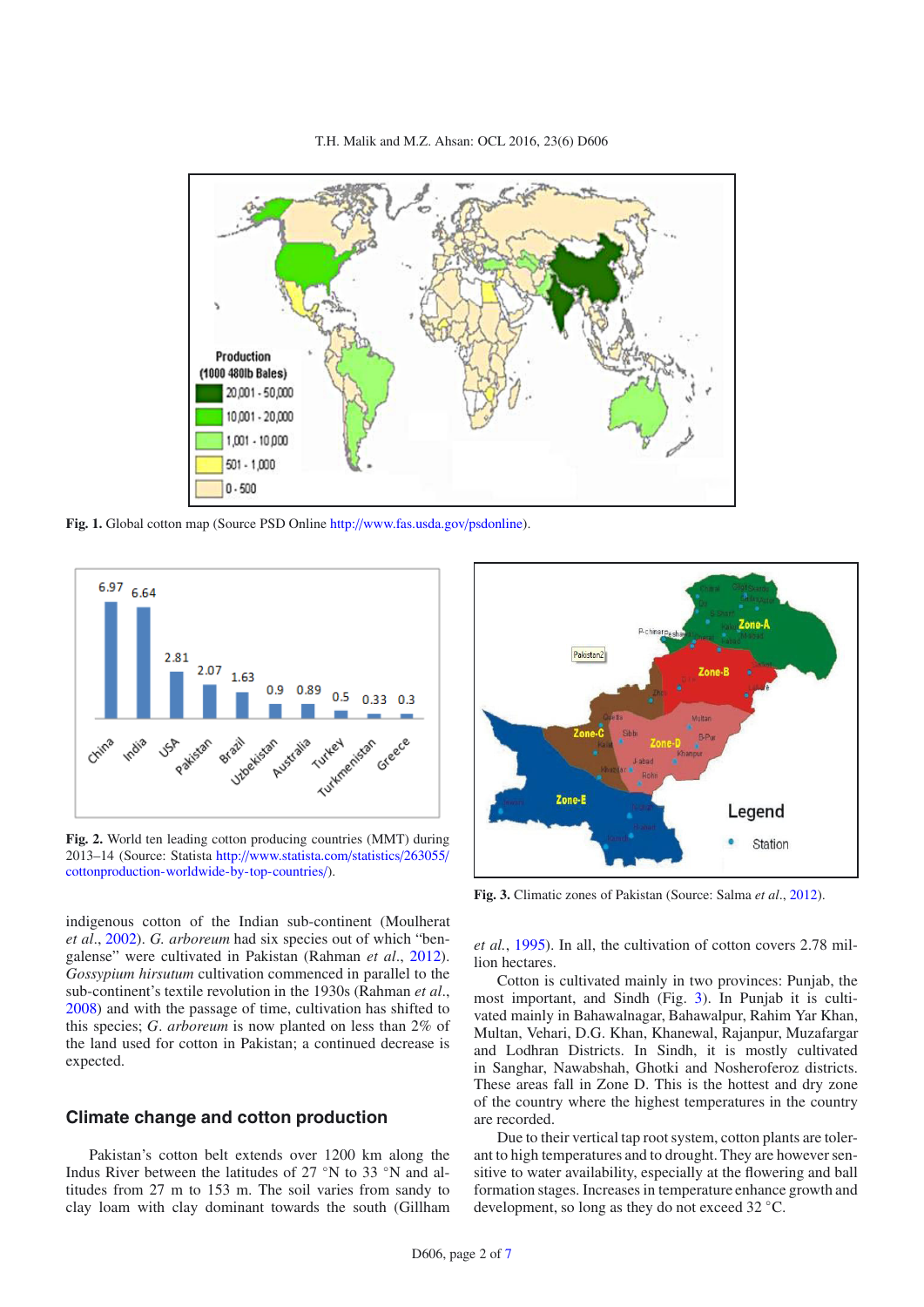<span id="page-2-1"></span><span id="page-2-0"></span>

**Fig. 4.** Temperature of cotton region in Pakistan (Source: http://[www.](http://www.myweather2.com/City-Town/Pakistan/Multan/climate-profile.aspx) myweather2.com/City-Town/Pakistan/Multan/[climate-profile.aspx\)](http://www.myweather2.com/City-Town/Pakistan/Multan/climate-profile.aspx).

**Table 1.** Area, production and average yield of cotton in Pakistan during 1947–2014.

| Sr. | Year        | Area               | Lint production Av. Lint yield |         |
|-----|-------------|--------------------|--------------------------------|---------|
|     |             | (million hectares) | (million bales)                | (kg/ha) |
|     | 1947-48     | 1.24               | 1.11                           | 362     |
| 1   | 1949-50     | 1.11               | 1.24                           | 452     |
| 2   | 1959-60     | 1.34               | 1.64                           | 494     |
| 3   | 1969-70     | 1.76               | 3.01                           | 326     |
| 4   | $1979 - 80$ | 2.08               | 0.73                           | 350     |
| 5   | 1989-90     | 2.59               | 8.56                           | 560     |
| 6   | $1999 - 00$ | 2.98               | 11.24                          | 641     |
| 7   | $2009 - 10$ | 3.1                | 12.9                           | 707     |
| 8   | $2014 - 15$ | 2.78               | 1.48                           | 810     |

Source: Economic Survey 2004-05 Statistical Appendix pp. 24–25, Economic Survey 2010-11.

Due to very limited rainfall (150 to 750 mm), cotton production is dependent on irrigation (Fig. [4\)](#page-2-0). According to the WWF (2005), cotton takes the third biggest share of fresh water after rice and sugarcane. Average cotton production in Sindh is 850 kg/ha and in Punjab 692 kg/ha (Tabs. [1](#page-2-1)[–3\)](#page-3-0). Both these figures for irrigated cotton are low when compared with the average world yield. Among the key factors contributing towards this low yield are high temperature, lower availability of water and less mechanized farming.

Pakistan is the cotton producer most vulnerable to climate change (Asian Development Bank, 2009). Cotton cultivation depends mostly on irrigation *via* the Indus River and its tributaries; these will carry less water due to the melting of icecaps on Himalayan and Tibetan Mountains and a decrease in snowfall (Rees and Collins, [2004;](#page-6-9) IPCC, [2007](#page-6-10); Van Raaij, [2010](#page-6-11)). If a further decrease occurs in the availability of fresh water then farmers will likely shift to less water consuming crops (Pakistan, [2003\)](#page-6-12). Cotton in Pakistan is a small farmers' crop: about 86% of farms are smaller than five hectares. These are most vulnerable to the climate change because they lack the financial resources and access to information needed to adapt to climate change.

**Table 2.** Cultivated area, seed consumed, available seed and yield per hectare during last six years.

| Year        | Area         | Seed     | Seed         | Yield   |
|-------------|--------------|----------|--------------|---------|
|             | (million ha) | required | availability | (kg/ha) |
| $2009 - 10$ | 3.1          | 40,000   | 12 460 (26%) | 2107    |
| $2010 - 11$ | 2.7          | 40 000   | 7366 (18%)   | 2125    |
| $2011 - 12$ | 2.8          | 40 000   | 5446 (1.4%)  | 2416    |
| $2012 - 13$ | 2.9          | 40 000   | 4630 (1.3%)  | 2170    |
| $2013 - 14$ | 2.8          | 40 000   | 20 684 (3%)  | 2319    |
| $2014 - 15$ | 2.9          | 40 000   | 20951 (22%)* |         |

\*Percentage of certified seed. Source: Federal Seed Certification and Registration Department (FSC&RD) 2015–16.

The optimum temperature for cotton growth is  $28.5 \degree C$  but in Pakistan the temperature range (Fig. [5\)](#page-3-1) during the cotton season is between 40 and 45 ◦C, occasionally exceeding 50 ◦C. Heat stress is a major constraint on enhancing the per hectare yield (Raza, [2009\)](#page-6-13). A study showed that a temperature increase of 0.3 ◦C every decade and would have drastic effect on cotton production.

The principal factors limiting cotton production in Pakistan are cotton leaf curl virus disease (CLCuV), heat stress, limited water availability, the high price of inputs (fertilizer, seed, pesticide, insecticide, etc.), the relatively higher intensity of insect pest attacks, shortage of good quality seed, seed adulteration, cotton marketing issues and the crop insurance system.

#### **Organic cotton**

Cotton consumes more pesticide than any other crop; it is estimated that 25% of the worldwide use of insecticide and 10% of pesticide use is accounted for by cotton cultivation. Pesticides sprayed across cotton fields easily run off and pollute fresh water sources. Pesticide residues are found in foods, farm animals and even in breast milk. The WHO estimates that every year 20 000 people die in developing countries due to pesticide poisoning. These chemicals not only cause cancer in adults but also have neuro-developmental effects in children. The chemicals trapped in the threads are a source of various detrimental effects such as irritated skin, rashes, headache and dizziness (Diet, [2013\)](#page-6-14).

In Pakistan, 60% of pesticides are used for cotton cultivation, see Table [4](#page-3-2) (Kang, [2013](#page-6-15)). Furthermore, the common pesticide group used in cotton is organophosphate. These have long-term residual effects to which people living in cotton belt are particularly prone. With the introduction of genetically modified (GM) cotton, the use of pesticides fell but did not cease.

People, especially in European and American countries, are now more conscious about health, and the demand of organic cotton is increasing continually. In Pakistan, Baluchistan, Khyber Pakhtunkhwa (KPK) and some districts of Punjab have potential area to grow organic cotton because the pest pressure there is low and therefore a lower amount of pesticide is needed as compared to other cotton growing areas. The districts of Nasirabad, Jaffarabad, Khuzdar,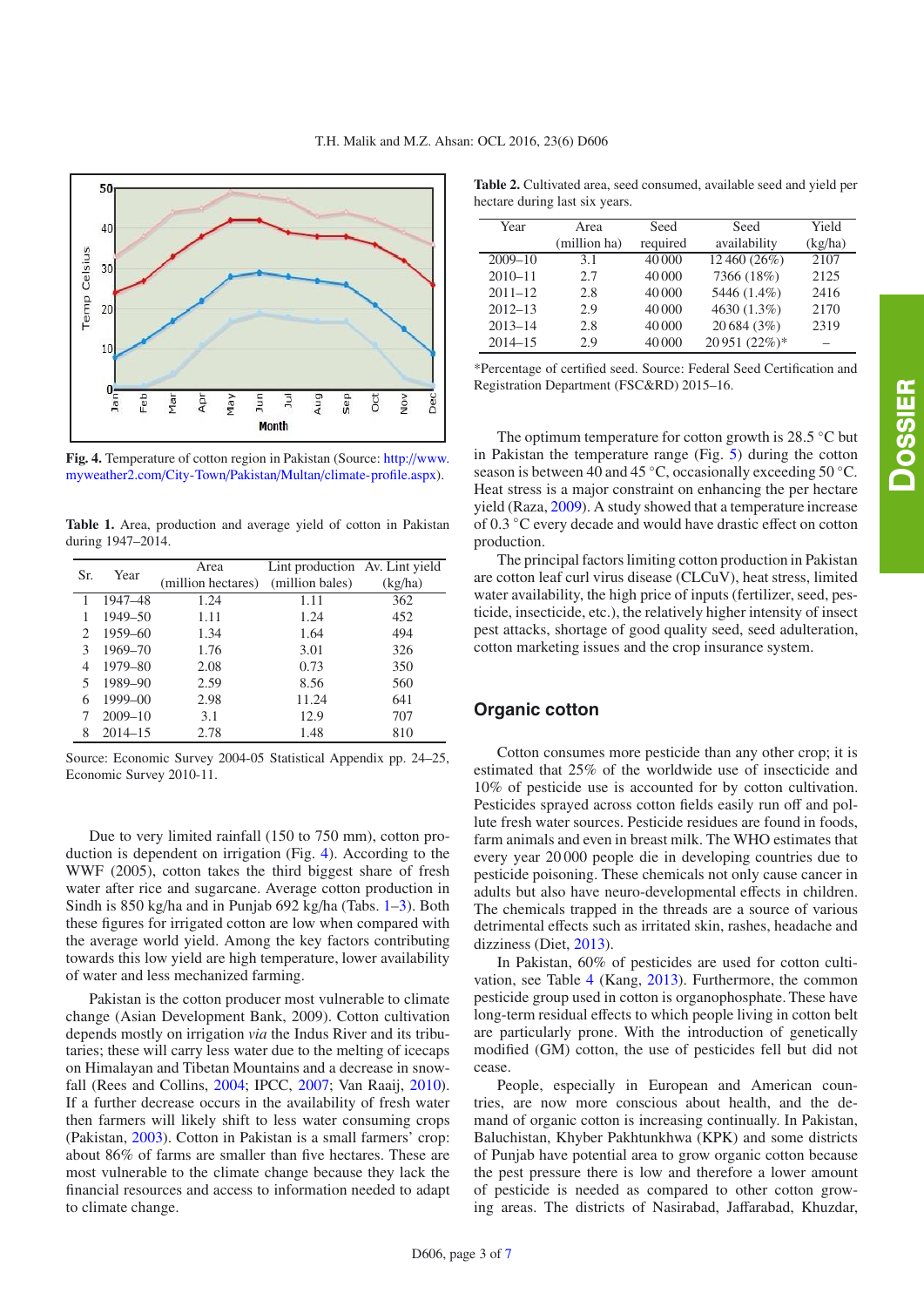<span id="page-3-0"></span>

| Table 3. Province-wise and total target of cotton sowing and quantity of seed required during 2015–16. |  |  |  |  |
|--------------------------------------------------------------------------------------------------------|--|--|--|--|
|--------------------------------------------------------------------------------------------------------|--|--|--|--|

| Pakistan     |                | Puniab |                             |      | Sindh                       |          | KPK                         |      | <b>Baluchistan</b>          |  |
|--------------|----------------|--------|-----------------------------|------|-----------------------------|----------|-----------------------------|------|-----------------------------|--|
| Area         | Ouantity       | Area   | Ouantity                    | Area | Ouantity                    | Area     | Ouantitv                    | Area | Ouantity                    |  |
| (million ha) | (million tons) |        | (million ha) (million tons) |      | (million ha) (million tons) |          | (million ha) (million tons) |      | (million ha) (million tons) |  |
| - -          | 40 243         | ت ہے   | 30 25 2                     | 0.65 | 8192                        | $0.01\,$ |                             | 0.04 | 5.84                        |  |

Source: Federal Seed Certification and Registration Department (FSC&RD) 2015–16.

<span id="page-3-1"></span>

<span id="page-3-2"></span>**Fig. 5.** Average precipitation in the cotton region of Pakistan (Source: http://[www.myweather2.com](http://www.myweather2.com/City-Town/Pakistan/Multan/climate-profile.aspx)/City-Town/Pakistan/Multan/ [climate-profile.aspx\)](http://www.myweather2.com/City-Town/Pakistan/Multan/climate-profile.aspx).

**Table 4.** Scenario of pesticide use and share of cotton.

| No.            | Crop      | Percentage of use |
|----------------|-----------|-------------------|
|                | Cotton    | 60                |
| $\mathfrak{D}$ | Rice      |                   |
| $\mathcal{E}$  | Sugarcane | 2                 |
|                | Cereals   |                   |
| 5              | Others    | 77                |

Source: Kang [\(2013\)](#page-6-15).

Kohlu and Lasbella in Baluchistan and Khan and Murdan in KPK are most suited for organic cotton production.

## **National agricultural research system (NARS) of cotton in Pakistan**

The apex national organization with the official mandate for research and development is the Pakistan Central Cotton Committee (PCCC) of the Ministry of Textile Industry. It has three research institutes: the Central Cotton Research Institute (CCRI) in Multan, Punjab, the Central Cotton Research Institute (CCRI) in Sakrand, Sindh, and the Pakistan Institute for Cotton Research & Technology (PICR&T) in Karachi, Sindh as well as seven Cotton Research Stations in different agro-climatic locations (two in Punjab, two in Sindh, two in Baluchistan and one in KPK).

This research system oversees germplasm collection, maintenance, multiplication, characterization, distribution to public and private sector, the development of high yield and stress resistant varieties, the conduct of national coordinated varietal trials, the production of cotton publications, the provision of support to the seed production system, national and international cooperation and cotton projects management. So far through this system, more than 40 varieties have been developed via conventional breeding.

Much of the departmental activities are conducted through the Directorate of Agricultural Research of the PCCC which is the PCCC's national cotton R&D coordinating body. Three institutes of the Pakistan Atomic energy Commission (PAEC) also undertake cotton R&D activities. They include the Nuclear Institute of Agriculture and Biology (NIAB), Faisalabad; the National Institute for Biotechnology and Genetic Engineering (NIBGE), Faisalabad; and the Nuclear Institute for Agriculture (NIA), Tandojam. They have also developed different varieties through conventional breeding (mutation breeding, molecular breeding and development of transgenic).

At the provincial level, a few research stations are also developing cotton varieties. In Punjab, the Cotton Research Institute (CRI) has three research stations at Vehari, Multan and Khan. In Sindh, Balochistan and KPK, cotton botanists undertake cotton R&D activities under a slightly less coordinated provincial system.

Since the advent of GM cotton in Pakistan, various national and provincial universities as well as 10–12 registered private sector seed companies have also started a breeding and seed production program in coordination with the PCCC. Various international and national cotton R&D projects with specific objectives are also being undertaken to address a range of issues with the ultimate objective of maximizing national cotton production and quality.

#### **Genetically modified cotton**

One of the major threats to the cotton crop are attacks by chewing pests; these have been reducing annual yields by 30– 40% (Masood *et al.*, [2011;](#page-6-16) Khan *et al.*, 2011). In Pakistan, unofficial cultivation of Bt. (*Bacillus thuringiensis*) cotton was started by some progressive farmers at the beginning of the 21st century. Bt. cotton was officially approved by the government in 2009 and the first crop cultivated in 2010. Prior to approval by the government agencies, illegal imports and unapproved genotype cultivation led to the distribution of substandard seeds bearing the label Bt. cotton (Ahsan and Altaf, [2009\)](#page-6-17). At present more than 85% of the area under cotton is planted with Bt. cotton. From 2010 to 2014 a total of 15 Bt cotton varieties were approved for general cultivation in the country.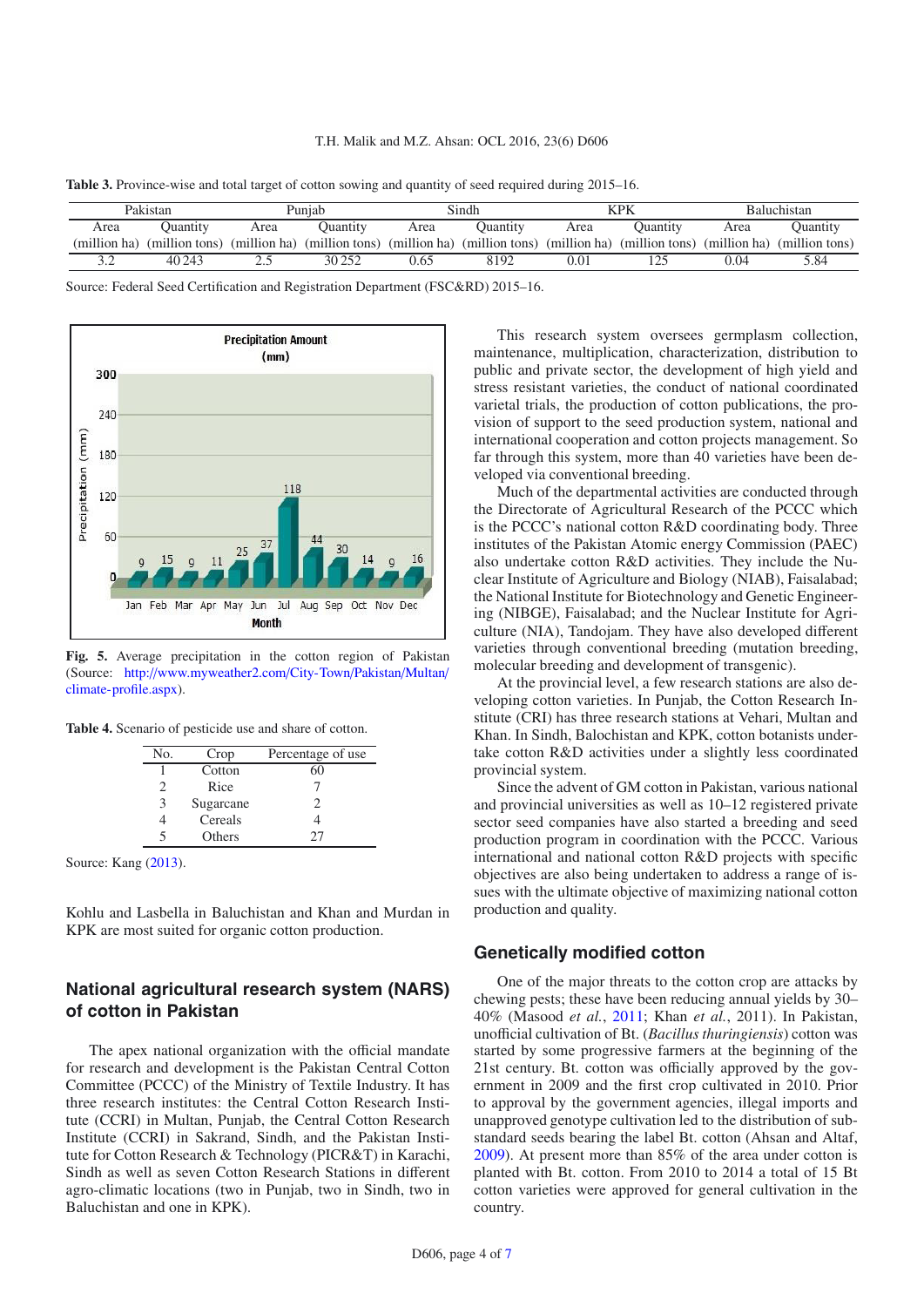<span id="page-4-0"></span>**Table 5.** By Products of Cottonseed after ginning process.

|                | Products | Origin             | Percentage                | Usage                              |
|----------------|----------|--------------------|---------------------------|------------------------------------|
|                | Linters  | Short fiber till   | Depends upon the          | Cellulose products like cellulose  |
|                |          | clinging to the    | species G. hirsutum has   | acetate, carboxy methyl cellulose, |
|                |          | seed after ginning | maximum about             | viscose rayon, micro crystalline   |
|                |          |                    | 10.5% but <i>arborium</i> | cellulose, cellulose nitrate,      |
|                |          |                    | varieties have 4.3        | special paper, absorbent           |
|                |          |                    | to $5.9\%$ .              | cotton                             |
| $\mathfrak{D}$ | Hulls    | A tough protective | 30-35% depends upon       | Conventional feed rich             |
|                |          | covering of the    | variety and species       | with cellulose for cattle          |
|                |          | kernel             | of cotton                 |                                    |
| 3              | Oil      | Extracted from the | 20%                       | Used as edible                     |
|                |          | kernel             | Vegetable oil             |                                    |
| 4              | Meal     | Residue after      | 40%                       | Rich in protein and                |
|                |          | oil extraction     |                           | used as animal feed                |

Source: Balasubramanya and Shaikh [\(2007](#page-6-18)).

The standard for the toxin expression of Cry1Ac gene is 1.5 µg/g (USDA/EPA) but different studies reported the average expression from 0.03 to 1.99 µg/g (Cheema *et al*., [2015\)](#page-6-19) in local genotypes. Low levels of the toxin expression may lead to resistance among pests against this gene (Ferre and Van Rie, [2002\)](#page-6-20). During 2014, complaints regarding the development of resistance in cotton against the target borer pests were so common as to necessitate the optimization of the gene's expression or the introduction of two or more genes to address the issues. All GM cotton-related activities are carried out under the provisions of National Bio-safety Rules and Guidelines, 2005.

To bring discipline to the national seed industry, the Seed Act of 1976 has been updated as the 2015 Seed Amendment Act; and 2016 Plant Breeders Right Bill is also being introduced in order to promote investments in local plant breeding and to strengthen national seed production programs.

#### **Products of cottonseed**

#### **Cotton seed oil**

Fiber or lint is the mail commercial product of cotton. Linters, hull, oil and meal/cotton seed cake are other products obtained from cotton-seed after ginning as mentioned in Table [5.](#page-4-0) The Chinese and Hindus extracted oil from the cottonseeds in the past through conventional methods. They used it oil in lamps and a remainder as cattle feed. However, the extraction of cottonseed oil was not developed on commercial scale. With the invention of modern technology to remove the linters and hulls, the cottonseed oil industry flourishes now across the world (Tab. [6\)](#page-4-1).

And so while cotton is mainly cultivated as a fiber source its kernel is also an important source of edible vegetable oil. While soybean is the world's leading oilseed crop (282.4 million tons in 2013–14) followed by rapeseed/mustard (72.1 million tons), cottonseed amounted to 44.5 million tons (FAO, [2014\)](#page-6-21).

In 1947, Pakistan was self-sufficient in oil but with the passage of time local production remained stagnant while demand grew due to an increasing population, increasing in per capita incomes and changes in consumption patterns. A study has

<span id="page-4-1"></span>**Table 6.** World oilseed production and oil production during 2013–14.

|   |             | World oilseed                | World oil                    |
|---|-------------|------------------------------|------------------------------|
|   | Oilseed     | production<br>(million tons) | production<br>(million tons) |
| 1 | Soybean     | 282.4                        | 45.11                        |
| 2 | Rapeseed    | 72.1                         | 25.33                        |
| 3 | Cottonseed  | 44.5                         | 5.14                         |
| 4 | Sunflower   | 41.7                         | 14.39                        |
| 5 | Groundnut   | 38.81                        | 4.80                         |
| 6 | Palm Kernal | 14.6                         | 56.63                        |
| 7 | Copra       | 5.6                          |                              |
|   | Total       | 499.7                        |                              |

Source: FAO Food Outlook May [\(2014\)](#page-6-22).

shown that if population and local production increased with the same rate, total demand would be 5.38 million tons and local production would be 1.98 million tons by 2029–30, implying the need to import 3.38 million tons. In what follows, it is assumed that population and production will grow at same rate through to 2030 (Zaman *et al*., [2010\)](#page-6-23). During 2013–14, human consumption of all oils was 2.75 million tons, equivalent to a per capita consumption of 14 kg, which is twice that in the least developed countries. Major edible oils consumed by the Pakistani people are (thousand t): palm oil 1392.7 (50.63%), cotton seed oil 478.0 (17.37%), rapeseed and mustard oil 63.0 (2.29%), soybean 1.76%, sunflower seeds oil 394.7 (14.35%) and Canola oil 365.1 (13.27%).

Of the 2.75 million tons of oil consumed in total in 2013– 14, 0.857 million tons (31.16%) was locally produced and the rest, *i.e.* 1.893 million tons (68.83%), was imported (Tab. [7\)](#page-5-0) from different countries during the year, mostly palm and soybean oils. Of the local production, the major share (55.77%) is derived from cottonseed.

During 2013–14, cotton was cultivated on the area of 3 million hectares (Tab. [8\)](#page-5-1) and produced 4.10 million tons of cottonseed with an average of 1.37 t/ha as compared to the previous year 2012–13 when total cottonseed production was 4.0 million tons at an average of 1.33 t/ha (USDA, 2014).

Cottonseed oil, classified as edible vegetable oil, is popular for cooking (stir fries, etc.) and as a salad oil (as a dressing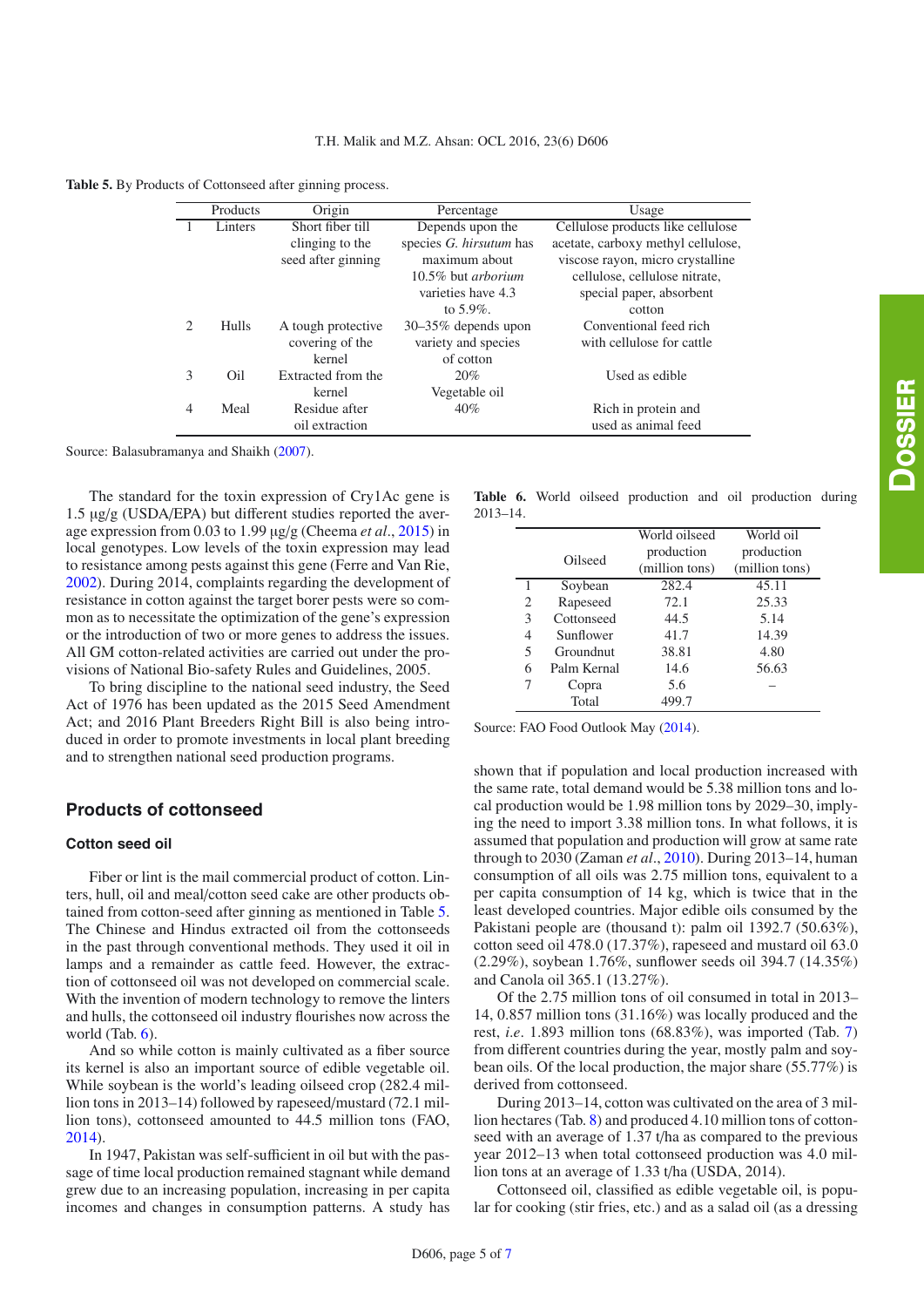|     |          | $2009 - 10$     |              |                 | $2010 - 11$  | $2011 - 12$     |              |
|-----|----------|-----------------|--------------|-----------------|--------------|-----------------|--------------|
| No. | Oil crop | <b>Quantity</b> | Value        | <b>Quantity</b> | Value        | <b>Quantity</b> | Value        |
|     |          | (1000 t)        | (million \$) | (1000 t)        | $(million \$ | (1000 t)        | $(million \$ |
|     | Sovbean  | 27              | 28           | 66              | 67           | 39              |              |
|     | Palm Oil | 1702            | 1951         | 2375            | 2021         | 2109            | 2375         |
|     | Total    | 129             | 1979         | 2441            | 2088         | 2148            | 2426         |

<span id="page-5-1"></span><span id="page-5-0"></span>**Table 7.** Major oil imports (quantity and value) during 2009–10, 2010–11 and 2011–12.

Source: Memon [\(2012](#page-6-24)), Federal Bureau of Statistics.

<span id="page-5-2"></span>**Table 8.** Cultivation, yield and production of major oil seeds in Pakistan.

|    |               | Cultivation        |             |                    | Yield       |                | Production  | Oil extracted      |
|----|---------------|--------------------|-------------|--------------------|-------------|----------------|-------------|--------------------|
| No | Crop          | (million hectares) |             | (tons per hectare) |             | (million tons) |             | $(1000 \text{ T})$ |
|    |               | $2012 - 13$        | $2013 - 14$ | $2012 - 13$        | $2013 - 14$ | $2012 - 13$    | $2013 - 14$ | $2013 - 14$        |
|    | Cottonseed    | 3.00               | 3.00        | 1.33               | 1.37        | 4.00           | 4.10        | 478.0              |
|    | Sunflower     | 0.47               | 0.40        | 1.49               | 1.50        | 0.70           | 0.60        | 251.0              |
|    | Rapeseed      | 0.38               | 0.36        | 0.92               | 0.89        | 0.35           | 0.32        | 128.0              |
| 4  | <b>Others</b> | 0.11               | 0.11        |                    |             | 0.10           | 0.10        |                    |
|    | Total         | 3.96               | 3.87        | 1.30               | 1.32        | 5.15           | 5.12        | 857                |

Source: Economic survey of Pakistan 2013–14, oilseed development board.

<span id="page-5-3"></span>**Table 9.** Fatty acid comparison of cottonseed oil with major oil source.

| Oil source | Fatty acid composition |          |         |        |       |          |           |  |  |
|------------|------------------------|----------|---------|--------|-------|----------|-----------|--|--|
|            | Myristic               | Palmitic | Stearic | Others | Oleic | Linoleic | Linolenic |  |  |
|            | 14:0                   | 16:0     | 18:0    |        | 18:1  | 18:2     | 18:3      |  |  |
| Cottonseed | 0.79                   | 24.70    | 2.20    |        | 20.87 | 50.76    |           |  |  |
| Sunflower  | 0.38                   | 4.27     | 5.46    |        | 49.41 | 40.48    |           |  |  |
| Soybean    |                        | 10.33    | 3.86    |        | 26.52 | 52.92    | 6.37      |  |  |
| Mustard    |                        | 2.10     | 0.39    | 3.01   | 10.31 | 13.80    | 11.52     |  |  |
| Palm       | 1.50                   | 45.00    | 4.00    |        | 39.00 | 10.50    |           |  |  |

Source: Agarwal *et al.* [\(2003](#page-6-25)).

**Table 10.** Tocopherol contents in various edible oils.

|     |            | Total      |       | Content $(mg/100 g)$ | Alpha-tocopherol |            |
|-----|------------|------------|-------|----------------------|------------------|------------|
| No. | Oil        | (mg/100 g) | Alpha | Beta                 | Gamma            | Equivalent |
|     | Canola     | 66         | 19    | 43                   | 4                | 23         |
| 2   | Corn       | 104        | 26    | 75                   | 3                | 33         |
| 3   | Cottonseed | 65         | 35    | 30                   |                  | 38         |
| 4   | Olive      | 13         | 12    |                      |                  | 12         |
| 5   | Palm-Oil   | 26         | 6     | 11                   | 9                | 8          |
| 6   | Rapeseed   | 67         | 22    | 19                   | 26               | 24         |
|     | Soybean    | 104        | 10    | 70                   | 24               | 17         |
| 8   | Sunflower  | 65         | 62    | 3                    |                  | 62         |

Source: Agarwal *et al.* [\(2003](#page-6-25)).

or as a component in mayonnaise) that tastes like nut oil. Different varieties of cotton seeds have varying levels of different fatty acids and chemical compositions. A table spoon (13.6 g) of cottonseed oil typically contains 120 calories and 3.5 g of saturated fats. It is a good source of antioxidants, vitamin A and vitamin K. As such, it is considered to be part of a healthy and nutritious diet.

The oxidative stability of cottonseed oil is limited by its high level of linoleic acid (18:2) (Tab. [9\)](#page-5-2), which increases its propensity to become rancid. To compensate for this, it is partially hydrogenated. This reduces the level of linoleic acid but increases the quantity of undesirable trans-fatty acids (Dowd *et al.*, [2010\)](#page-6-26).

Cottonseed oil also has a high content of tocopherols, natural antioxidants that contribute to the prolonged shelf-life of the product. These natural antioxidants are retained at high levels in fried products and keep them fresh for longer period of time. Alpha-tocopherol is the most abundant and most active in vitamin E activity. Its concentration is higher in cottonseed oil than most other seed oils (Tab. [10\)](#page-5-3).